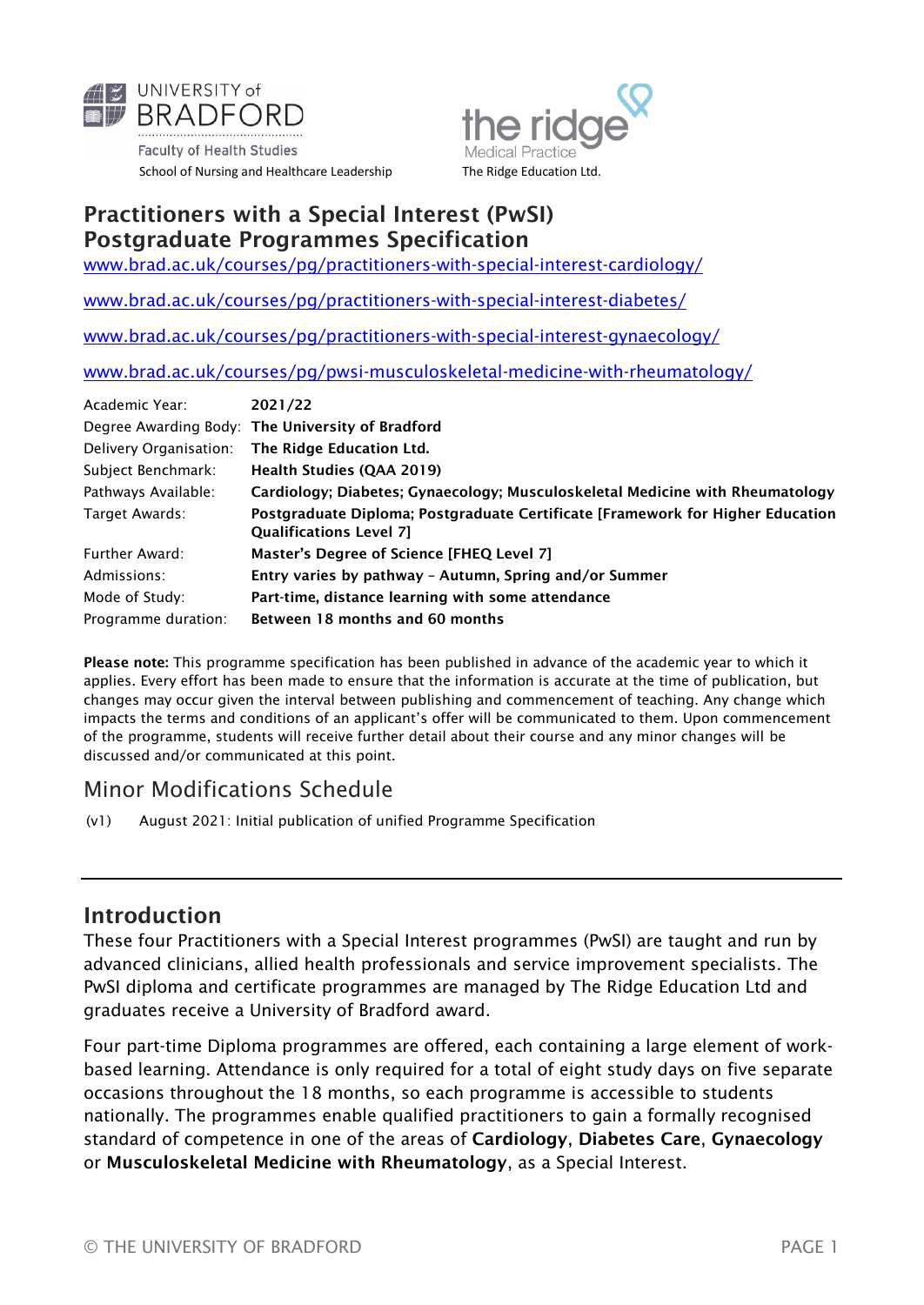Students who successfully complete all modules gain the Postgraduate Diploma and will be able to progress to a Master's degree - the MSc for Practitioners with a Special Interest – if they wish.

Please note: The MScs are taught and managed entirely by the University of Bradford. Students wishing to continue on to the Master's project will need to complete a short reapplication process to transfer in.

## Programme Overview

During the PwSI programmes the emphasis is on critical thinking, reflective learning and the practice of evidence-based medicine. Students are enabled to directly apply their learning to their current and future roles. While we recommend students complete a full course of study leading to an award, any module can be selected as a standalone if they do not wish to complete the whole programme.

The programme structure is specifically designed to encourage the development of the specialist practitioner role, by encouraging collaborative clinical work-based training between the practitioner and the clinical mentor. The issues of ethics and informed consent are an integrated part of the students' daily practice, and it is implicit in all the modules that there is conformity to the usual standards and guidelines in these areas.

On successful completion of their chosen modules students will be awarded a Postgraduate Certificate. Students who successfully complete the Postgraduate Diploma will have greater breadth of knowledge of their Special Interest area than those who complete the Certificate. Students progressing on to the Master's Degree will undertake a small-scale project as applied to their local clinical setting.

## Working together in partnership

The Ridge Education Ltd is the host organisation for the Practitioners with a Special Interest programmes in these specialisms. They provide the premises, recruit and support teaching staff, and undertake the administration and management of the courses. Admissions are undertaken by the partner although administered formally by the university. Teaching is carried out by practising subject specialists recruited by staff at The Ridge but subject to approval by the university.

The programmes fall under the collaborative provision regulations, so although they are taught wholly by the external partner, quality assurance and assessment are governed by University of Bradford regulations. The university is responsible for areas such as the coordination of assessment procedures, including committees and exam boards, and the continual validation of the programmes to local and national standards. The Faculty of Health Studies, School of Nursing and Healthcare Leadership provide academic and administrative support.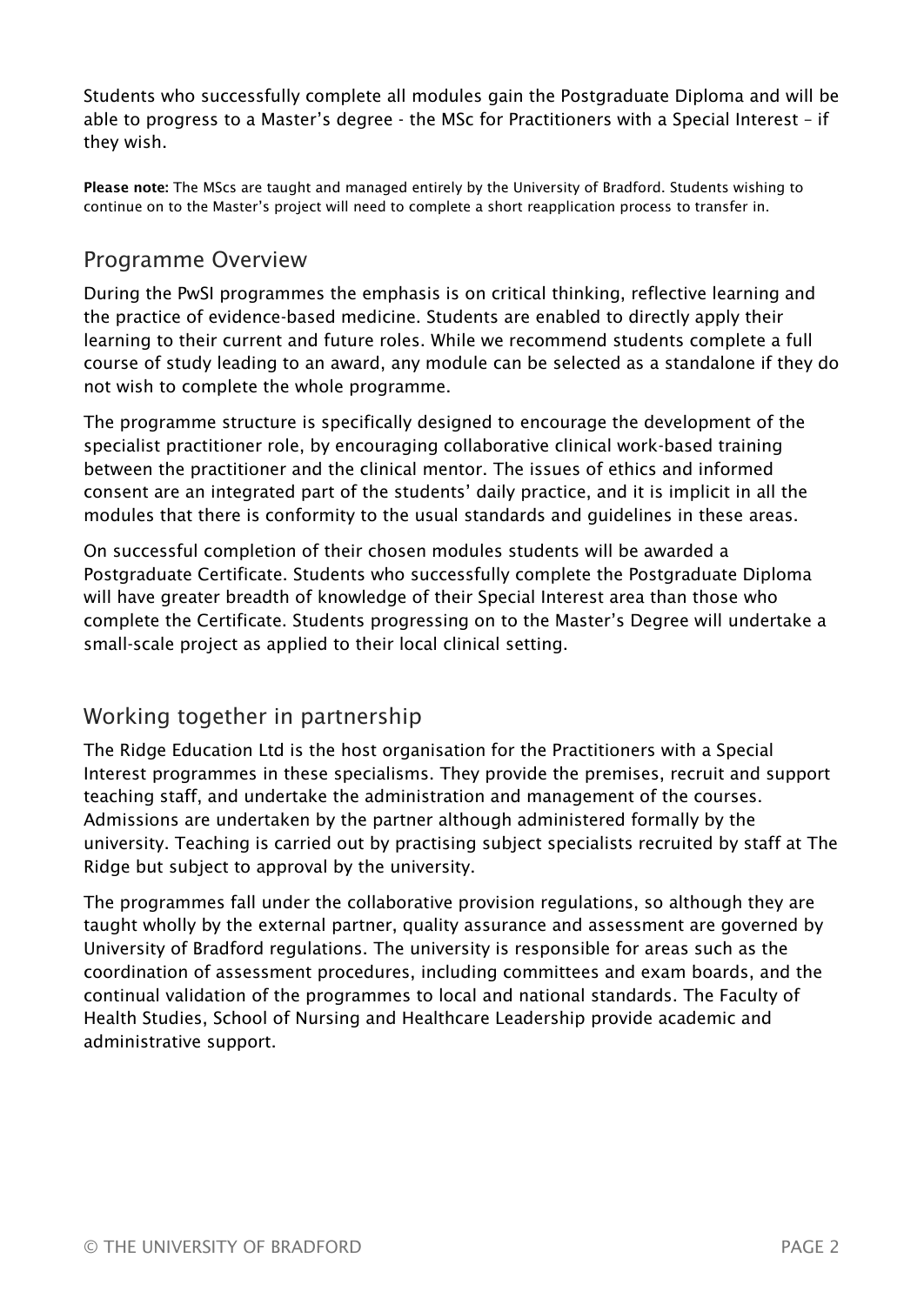# Certificate and Diploma Programme Aims

Each route has a distinct set of aims as they relate to the Special Interest area and a shared set of Learning Outcomes for PwSI as a whole. The aims and Learning Outcomes are mapped to the Framework for Higher Education Qualifications (FHEQ, 2014) at Level 7.

### Cardiology Programme Aims

#### The Cardiology for Practitioners with a Special Interest programme is intended to:

- A1 Develop the subject-specific knowledge and skills to enable practitioners to work independently and manage patients in their care with ischaemic heart disease, hypertension, arrhythmias and conduction disorders, heart failure and valvular disease at a higher level and to deal with complex clinical situations systematically;
- A2 Develop a subject –specific understanding of the role and responsibilities of consultant specialists and the multi-disciplinary team in secondary care and to establish appropriate relationships with these professionals;
- A3 Position practitioners at the forefront of their subject-specific area of cardiac care to develop and establish effective integrated care pathways between primary and secondary care within current NHS guidelines;
- A4 Engage practitioners in life-long learning through the enhancement of key skills, a thorough understanding of critical appraisal and reflective practice;
- A5 Provide practitioners with transferrable nationally recognised training within ischaemic heart disease, hypertension, arrhythmias and conduction disorders, heart failure and valvular disease.

#### Diabetes Care Programme Aims

#### The Diabetes for Practitioners with a Special Interest programme is intended to:

- A1 develop the specialist knowledge and skills to enable primary care practitioners to practice the management of diabetes at a higher level and to deal with complex clinical situations systematically.
- A2 develop a subject-specific understanding of the role and responsibilities of consultant specialists and the multidisciplinary team in secondary care and to establish appropriate relationships with these professionals;
- A3 position practitioners at the forefront of diabetes knowledge to develop and establish the most appropriate integrated care pathways between primary and secondary care for the patient within current NHS guidelines and structures;
- A4 engage practitioners in life-long learning through the enhancement of key skills, a thorough knowledge of critical appraisal and reflective practice:
- A5 provide practitioners with a special interest with transferable nationally recognised training in the diagnosis and management of diabetes mellitus.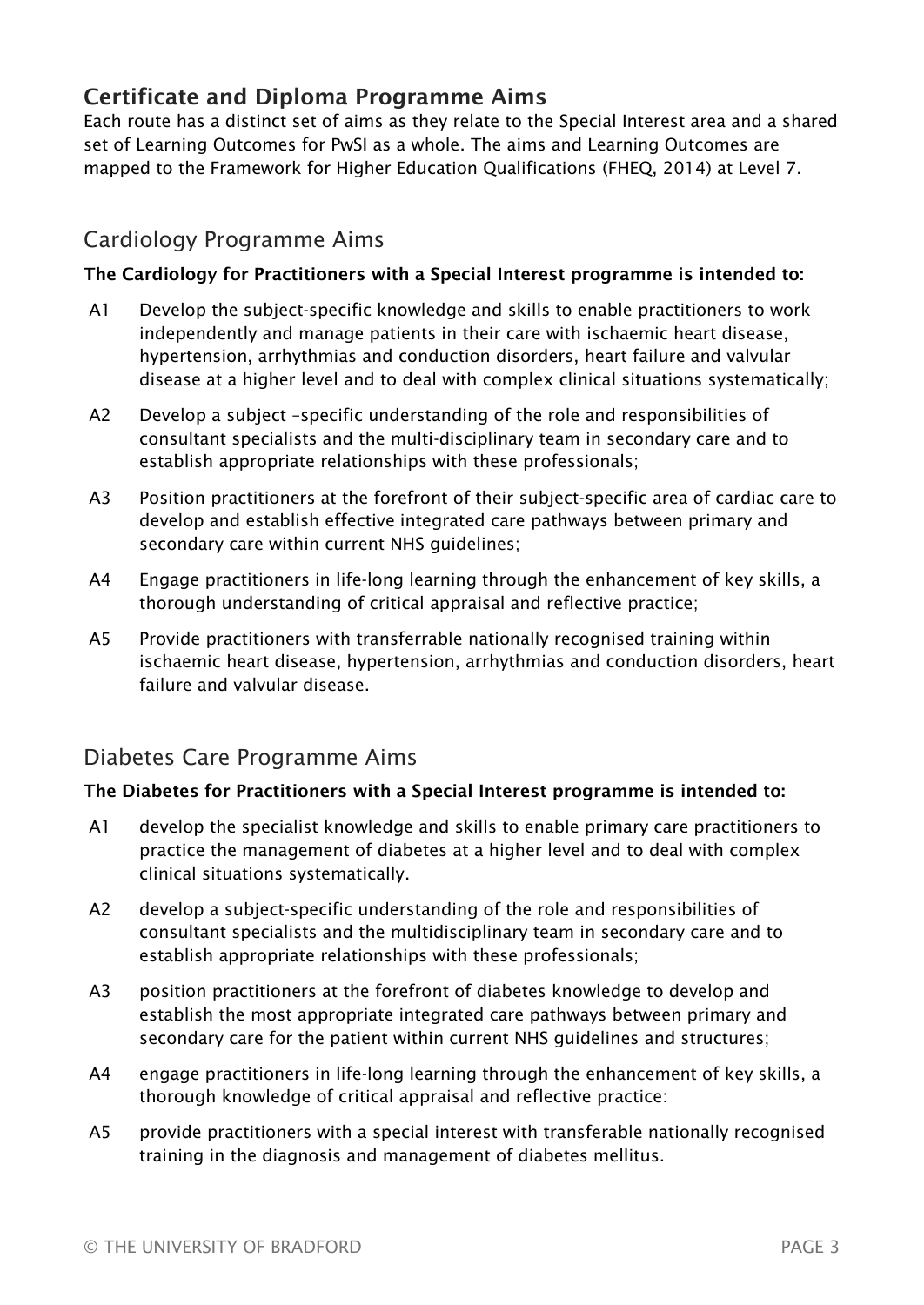# Gynaecology Programme Aims

#### The Gynaecology for Practitioners with a Special Interest programme is intended to:

- A1 develop the specialist knowledge and skills to enable primary care practitioners to practice gynaecology at a higher level and to deal with complex clinical situations systematically;
- A2 develop a thorough understanding of the role and responsibilities of consultant specialists and the multidisciplinary team in secondary care and to establish appropriate relationships with these professionals;
- A3 position practitioners at the forefront of their area of gynaecological care to develop and establish the most appropriate integrated care pathways between primary and secondary care for the patient within current NHS guidelines;
- A4 engage practitioners in life-long learning through the enhancement of key skills, a thorough knowledge of critical appraisal and reflective practice;
- A5 provide practitioners with a special interest with transferable nationally recognised training in gynaecology

### Musculoskeletal Medicine with Rheumatology for Practitioners with a Special Interest Aims

#### The Musculoskeletal Medicine with Rheumatology for Practitioners with a Special Interest programme is intended to:

- A1 develop the subject-specific knowledge and skills to enable practitioners to practice musculoskeletal medicine and rheumatology at a higher level and to deal with complex clinical situations systematically;
- A2 develop a subject-specific understanding of the role and responsibilities of consultant specialists and the multidisciplinary team in secondary care and to establish appropriate relationships with these professionals;
- A3 position practitioners at the forefront of their subject-specific area of musculoskeletal/rheumatological medicine to develop and establish the most effective integrated care pathways between primary and secondary care for the patient with current NHS guidelines;
- A4 engage practitioners in life-long learning through the enhancement of key skills, a thorough knowledge of critical appraisal and reflective practice;
- A5 provide practitioners with a special interest with transferable nationally recognised training in musculoskeletal medicine with rheumatology.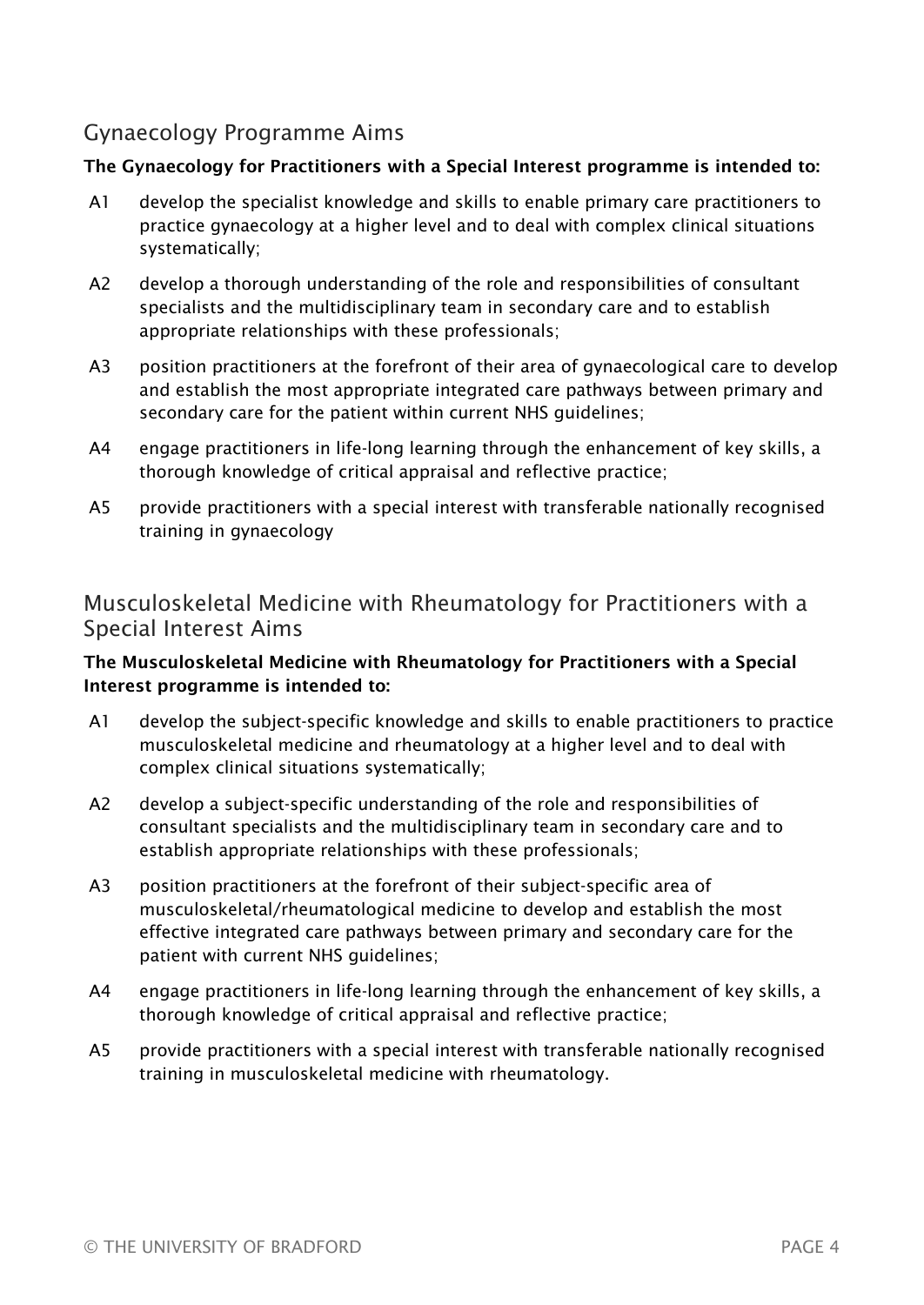## Master's Degree Programme Aims

#### In addition to the relevant Programme Aims listed above, the Master's programme for Practitioners with a Special Interest is intended to:

- A6 Enable GPs and other Practitioners to work effectively at a 'special interest' level.
- A7 Contribute to the extension of the role of the PwSI within the specialist area.
- A8 Provide a nationally recognised award in the training of PwSIs.
- A9 Establish and/or extend professional collaboration within the chosen specialism, in order to develop the most appropriate care pathways for the patient.
- A10 Embed a culture of enquiry and critical awareness for PwSIs.

### Programme Learning Outcomes (LOs)

For the award of the Postgraduate Certificate students will have studied ONE clinical module and so will have developed expertise in a single area of their Special Interest.

For the award of the Postgraduate Diploma students will have studied THREE clinical modules and will have achieved a wider specialist expertise.

#### To be eligible for a named FHEQ Level 7 Certificate or Diploma award in their area of Special Interest, students will be able to:

- P1 Critically analyse and apply current knowledge and skills to enable practitioners to work independently and manage patients in their care and to deal with complex clinical situations systematically;
- P2 Contribute to the development of clinical protocols and practice within the care pathway linking primary and secondary care in line with current recommendations;
- P3 Make strategic and appropriate clinical decisions within the relevant care pathway at a higher level with regard to the diagnosis, management, treatment and referral of patients;
- P4 Communicate complex clinical conclusions clearly and effectively to patients and the clinical team;
- P5 Evaluate the PwSI role, and its implications for the whole patient pathway and current techniques for improving the delivery of patient care;
- P6 Act autonomously and collaboratively in a multidisciplinary context.

#### Additionally, to be eligible for a named FHEQ Level 7 Degree award of Master in their area of Special Interest, students will be able to:

- P7 Critically evaluate and select appropriately methods for a proposed project in the local healthcare environment;
- P8 Critically analyse the current body of knowledge in your specialist subject;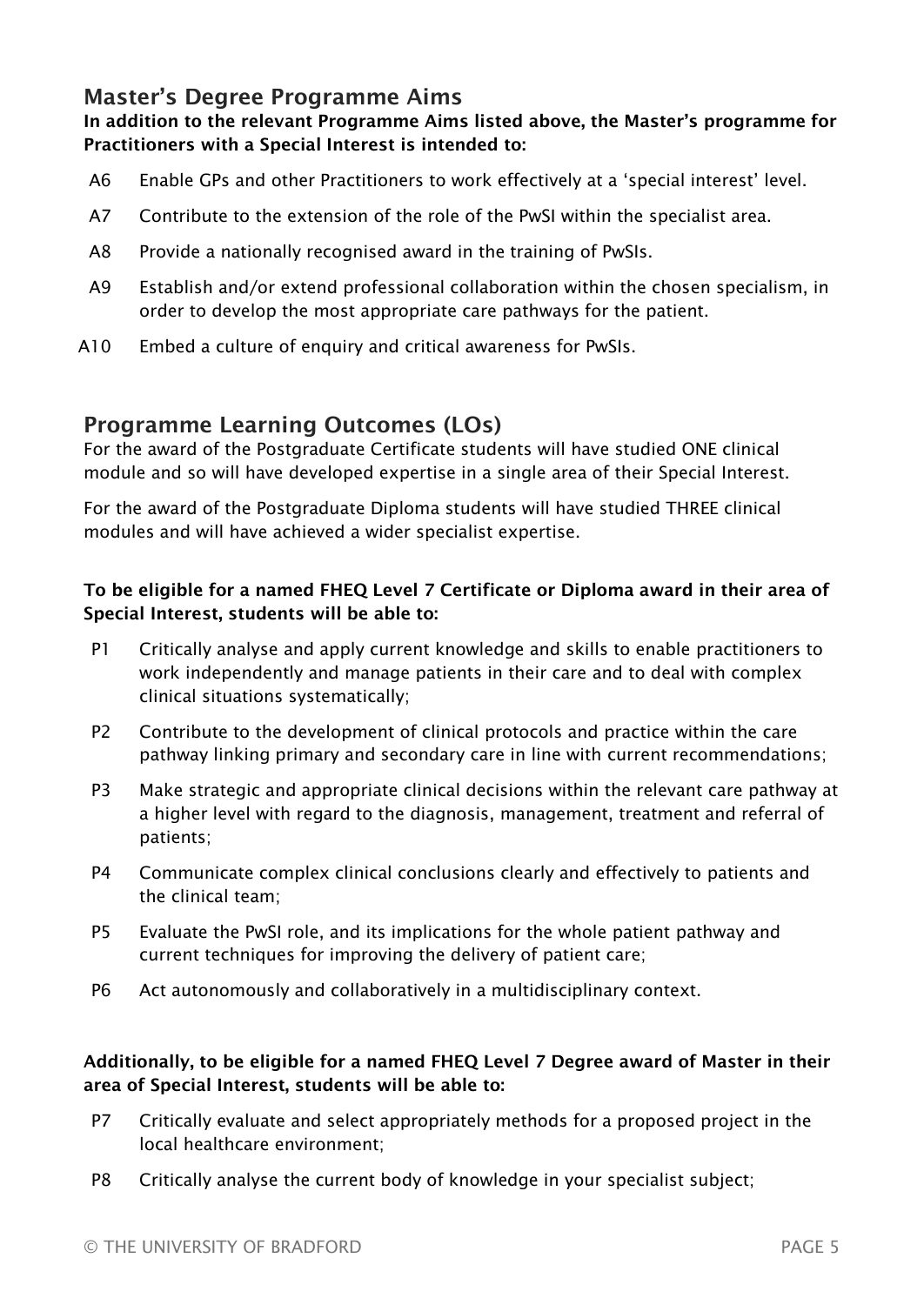- P9 Demonstrate independent study and the application of research skills as evidenced by the planning, execution and evaluation of a project related to your area of practice;
- P10 Demonstrate problem solving skills;
- P11 Apply information technology as a medium for communication and presentation of data;
- P12 Reflect on the process of undertaking the project and identify what has been learned.

# Curriculum

Please note: Not every pathway runs each year; some run multiple times if there is demand. The curriculum may change, subject to contract and the University's programme approval, monitoring and review processes.

The Postgraduate Diploma for Practitioners with a Special Interest is a modular programme encompassing four modules, three of which are clinical and one of which is a service improvement module, leading to a named award in the special interest area.

# Core Certificate and Diploma Curriculum

The service improvement module – PSI7001-C Applied Methodologies – can be taken alongside one or more of the other modules, over a maximum period of 18 months, and is required to be taken on all of the PwSI programmes.

| Module Code      | Title                 | Credit | FHEQ Level | <b>Study Period</b> |
|------------------|-----------------------|--------|------------|---------------------|
| <b>PSI7001-C</b> | Applied Methodologies | 30     |            | Full Year           |

Each of the three clinical modules on the PwSI programmes lasts six months. For students who wish to exit at Certificate level they can choose to complete only one clinical module from the following lists of options in their pathway. Certificate students therefore complete one clinical module and the service improvement module. To achieve the Diploma all modules are compulsory (core).

# Cardiology Programme Options

| <b>Module Code</b> | Title                                               | Credit | <b>FHEQ Level</b> | <b>Study Period</b> |
|--------------------|-----------------------------------------------------|--------|-------------------|---------------------|
| <b>PSI7002-C</b>   | Heart failure & valvular disease                    | 30     |                   | Half Year           |
| <b>PSI7003-C</b>   | Hypertension, arrhythmias &<br>conduction disorders | 30     |                   | Half Year           |
| <b>PSI7004-C</b>   | Ischaemic heart disease                             | 30     |                   | Half Year           |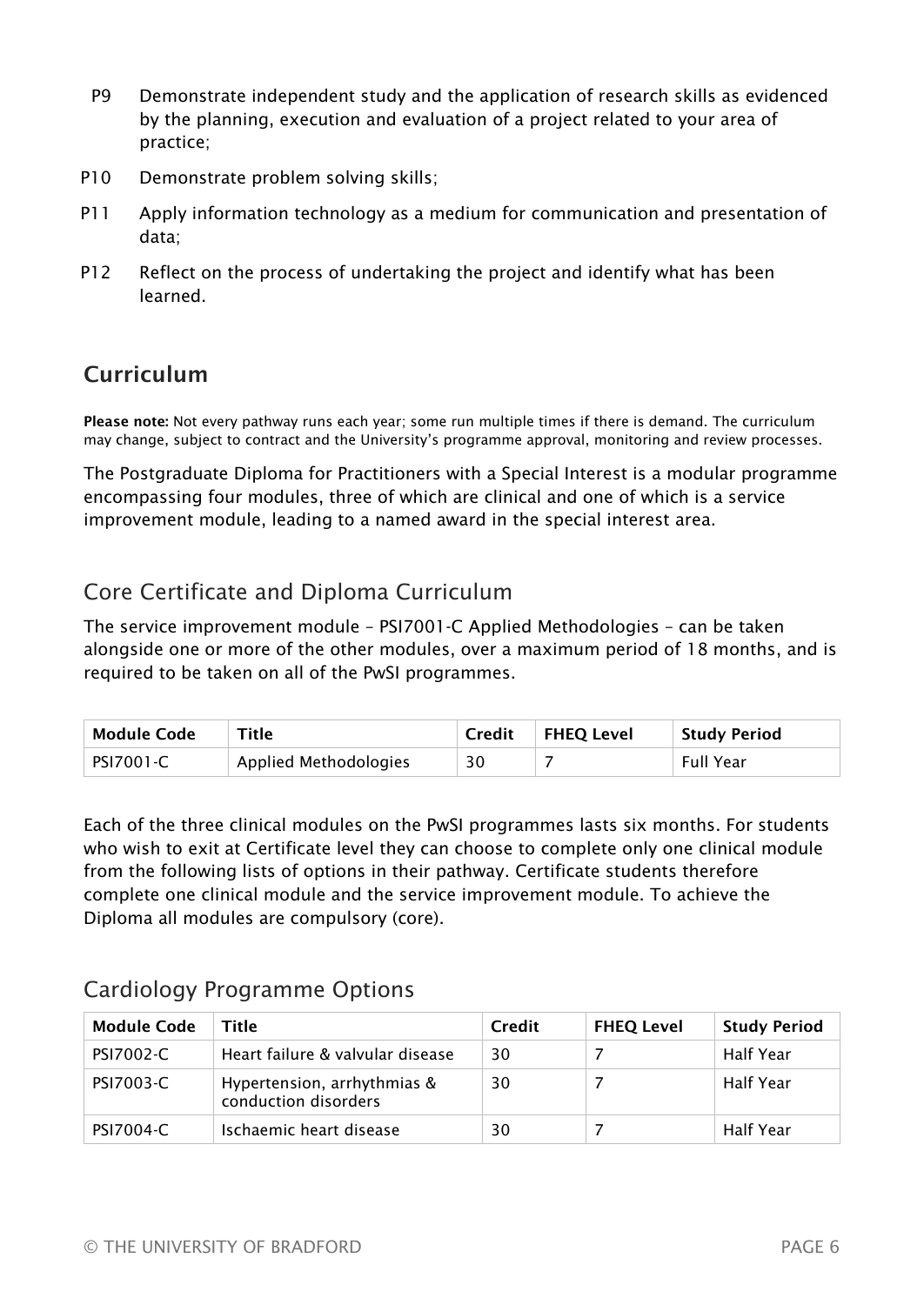Students will be eligible to exit with the award of Postgraduate Certificate in Cardiology for Practitioners with a Special Interest if they have successfully completed at least 60 credits including PSI7001-C and achieved the award learning outcomes.

Students will be eligible for the award of Postgraduate Diploma in Cardiology for Practitioners with a Special Interest if they have successfully completed at least 120 credits and achieved the award learning outcomes.

| <b>Module Code</b> | Title                                                                              | Credit | <b>FHEQ</b><br>Level | <b>Study Period</b> |
|--------------------|------------------------------------------------------------------------------------|--------|----------------------|---------------------|
| <b>PSI7028-C</b>   | Diagnosis & Management of Diabetes; Gaining<br><b>Glycaemic Control</b>            | 30     | -7                   | <b>Half Year</b>    |
| <b>PSI7029-C</b>   | Diabetes Intensification of Therapy and Living<br>with Diabetes                    | 30     | -7                   | Half Year           |
| PSI7030-C          | Diabetes Care Delivery and the Detection and<br><b>Management of Complications</b> | 30     | 7                    | <b>Half Year</b>    |

## Diabetes Care Programme Options

Students will be eligible to exit with the award of Postgraduate Certificate in Diabetes for Practitioners with a Special Interest if they have successfully completed at least 60 credits including PSI7001-C and achieved the award learning outcomes.

Students will be eligible for the award of Postgraduate Diploma in Diabetes for Practitioners with a Special Interest if they have successfully completed at least 120 credits and achieved the award learning outcomes.

# Gynaecology Programme Options

| <b>Module Code</b> | Title                                                                   | Credit | Level | <b>FHEQ Study Period</b> |
|--------------------|-------------------------------------------------------------------------|--------|-------|--------------------------|
| <b>PSI7005-C</b>   | Abnormal Uterine Bleeding                                               | 30     |       | Half Year                |
| <b>PSI7006-C</b>   | Family Planning, Sexual Health and Cervical<br>Pathology                | 30     |       | Half Year                |
| <b>PSI7007-C</b>   | Menopausal Issues, Gynaecological Cancers,<br>Incontinence and Prolapse | 30     |       | Half Year                |

Students will be eligible to exit with the award of Postgraduate Certificate in Gynaecology for Practitioners with a Special Interest if they have successfully completed at least 60 credits including PSI7001-C and achieved the award learning outcomes.

Students will be eligible for the award of Postgraduate Diploma in Gynaecology for Practitioners with a Special Interest if they have successfully completed at least 120 credits and achieved the award learning outcomes.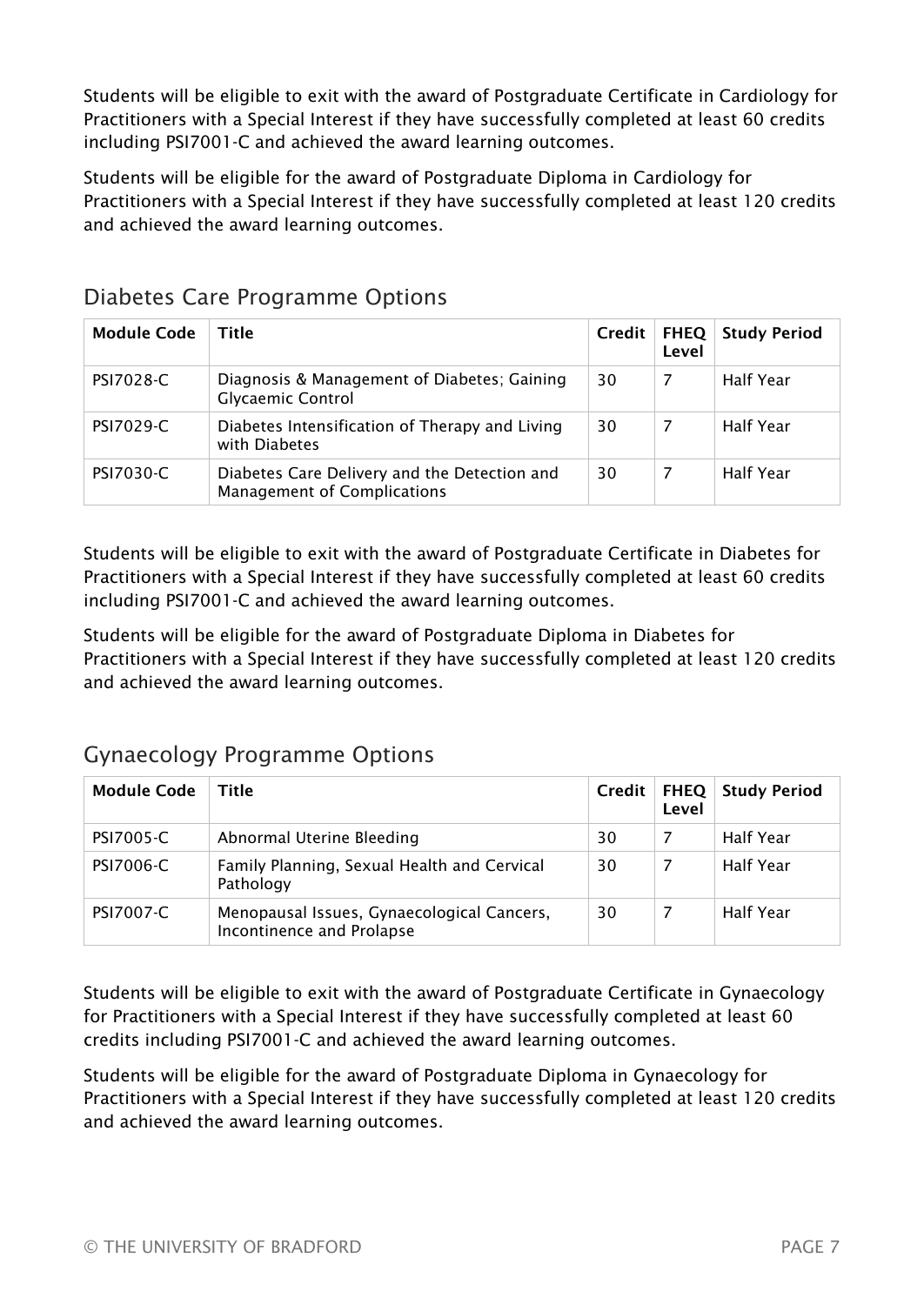## Musculoskeletal Medicine with Rheumatology Programme Options

| <b>Module Code</b> | Title                                                                                                            | Credit | <b>FHEQ</b><br>Level | <b>Study Period</b> |
|--------------------|------------------------------------------------------------------------------------------------------------------|--------|----------------------|---------------------|
| PSI7011-C          | Musculoskeletal Disorders of the Upper Limb<br>and Inflammatory Arthropathies                                    | 30     | -7                   | <b>Half Year</b>    |
| <b>PSI7012-C</b>   | Musculoskeletal Disorders of the Lower Limb<br>and Metabolic Bone Disease                                        | 30     | -7                   | <b>Half Year</b>    |
| <b>PSI7013-C</b>   | Musculoskeletal Disorders of the Cervical,<br>Thoracic and Lumbar Spine and Chronic<br>Widespread Pain Disorders | 30     | 7                    | <b>Half Year</b>    |

Students will be eligible to exit with the award of Postgraduate Certificate in Musculoskeletal Medicine with Rheumatology for Practitioners with a Special Interest if they have successfully completed at least 60 credits including PSI7001-C and achieved the award learning outcomes.

Students will be eligible for the award of Postgraduate Diploma in Musculoskeletal Medicine with Rheumatology for Practitioners with a Special Interest if they have successfully completed at least 120 credits and achieved the award learning outcomes.

## Master's Degree

The MSc programme for Practitioners with a Special Interest programme builds upon learning from a Postgraduate Diploma and may be completed in one additional year on a part time basis.

| Module Code | Title              | <b>Credit</b> | Level               | <b>Study Period</b> |
|-------------|--------------------|---------------|---------------------|---------------------|
| LEM7006-E   | Management Project | 60            | <b>FHEO Level 7</b> | Full Year           |

Students will be eligible for the award of Degree of Master if they have successfully completed at least 180 credits and achieved the award learning outcomes.

# Learning and Teaching Strategy

### Diploma Programme

The Postgraduate Diploma programme is run and delivered by The Ridge Education Ltd and the award is made through the University of Bradford. A key feature of the programme is the development of clinical competence in a work environment.

A variety of teaching methods are employed on the programmes, to enable students to fulfil the varied modular learning outcomes. The learning within the programmes is gained through:

1 Direct tuition: this occurs at the beginning of each module. Tutors are available by email if required during attachment periods to handle learning queries.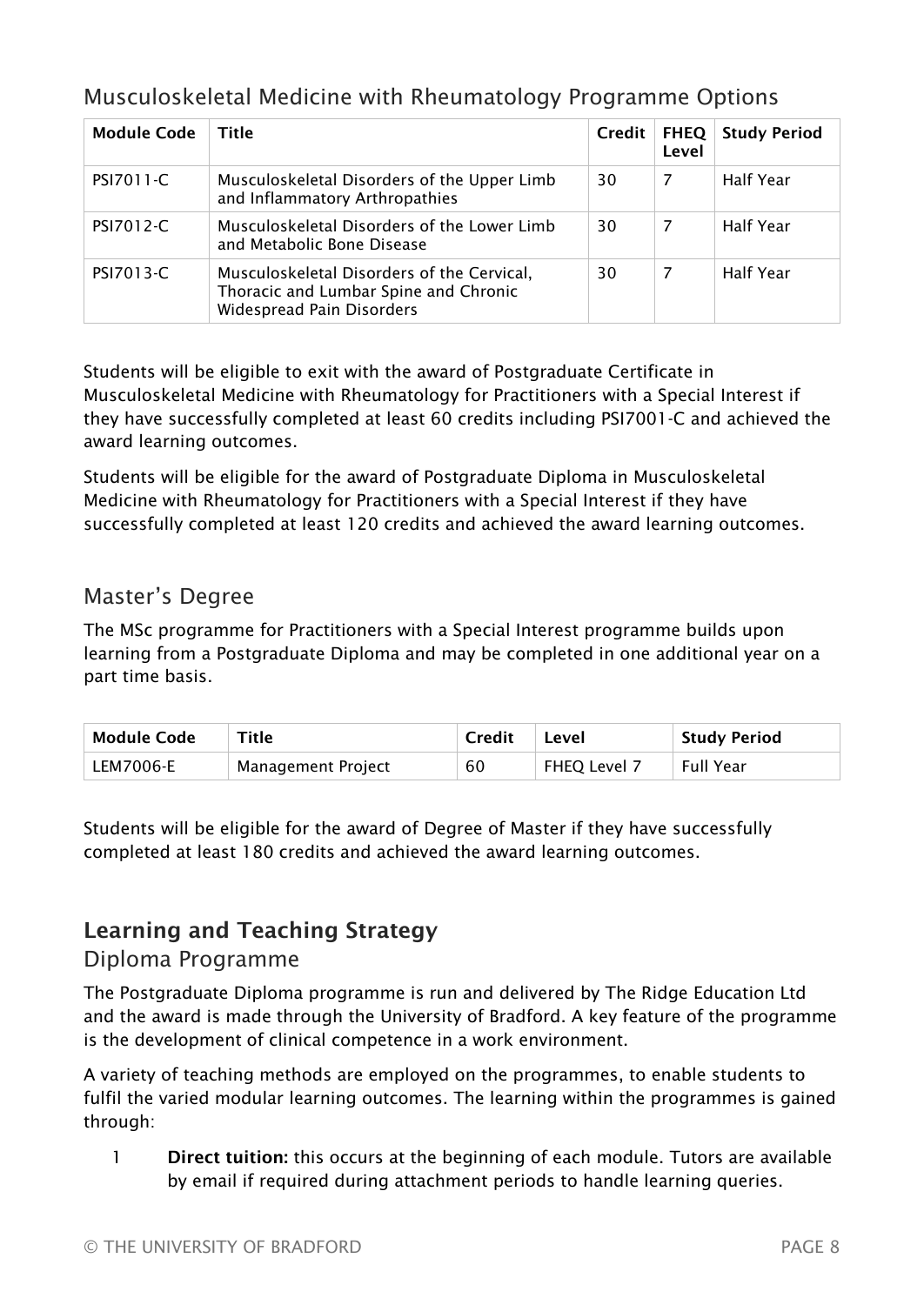Tutors are advanced clinical practitioners, allied health professionals and service improvement specialists.

- 2 Work-based learning: this forms the central part of the programme of study in the form of clinical attachments. Each module should contain at least 14 sessions of direct clinical practice in a secondary care environment. This learning is undertaken on attachment in the locality, under the supervision of a clinical mentor. Students will approach the mentor in the first instance: they must be a registered advanced clinician in the Special Interest area who has teaching experience. The clinical mentor will receive a Mentor Guide including advice and support from the programme management team in fulfilling the role of mentor.
- 3 Guided reading (given by tutor and mentor): this complements the attachment and enables students to fulfil the theoretical background necessary for their attachment activities and prepares them for their written and presentational assignments.
- 4 E-learning: the virtual learning environment gives access to the peer group and tutors during attachment, facilitating learning through clinical discussion, as well as providing support.
- 5 Local research and application: The Applied Methodologies module involves working within the healthcare community and applying two different service improvement methodologies: a clinical audit and a patient pathway analysis. Learning takes place during the activities of researching and reading information, planning, preparation and application of these.

Programme Learning Outcomes 1, 3, and 6 will be developed through lectures, seminars and workshops on the teaching/assessment days; a programme manual; practical engagement with patients in the hospital setting under the supervision and mentorship of the consultant; reflective discussion with the mentor; reflective learning through case study preparation and clinical learning diary recording; the application of learning with patients in general practice and will be supported by guided reading. Outcomes 2 and 5 will be developed through the Applied Methodologies module. Outcomes 3 and 4 will be developed through practical engagement with patients in the hospital setting as well as their own practice under the supervision and mentorship of the consultant and through reflective discussion with the mentor on these and other occasions. Outcomes 4, 5 and 6 will be developed throughout the programme in all modules.

Optionality is available to students studying for the Certificate in their choice of modules. It is available to students studying for the Diploma in the choice of cases for the written reflective studies and the presentations.

### Master's Degree

The Clinical Project module will begin with a two-day project preparation workshop, supported by interactive learning objects and online synchronous student-centred tutorials, which will introduce them to alternative methods which students may want to use when carrying out their project and will prepare students to undertake the project. Students will be able to present a proposal for their study and receive feedback to help students to further develop their study. Following the workshop, students will receive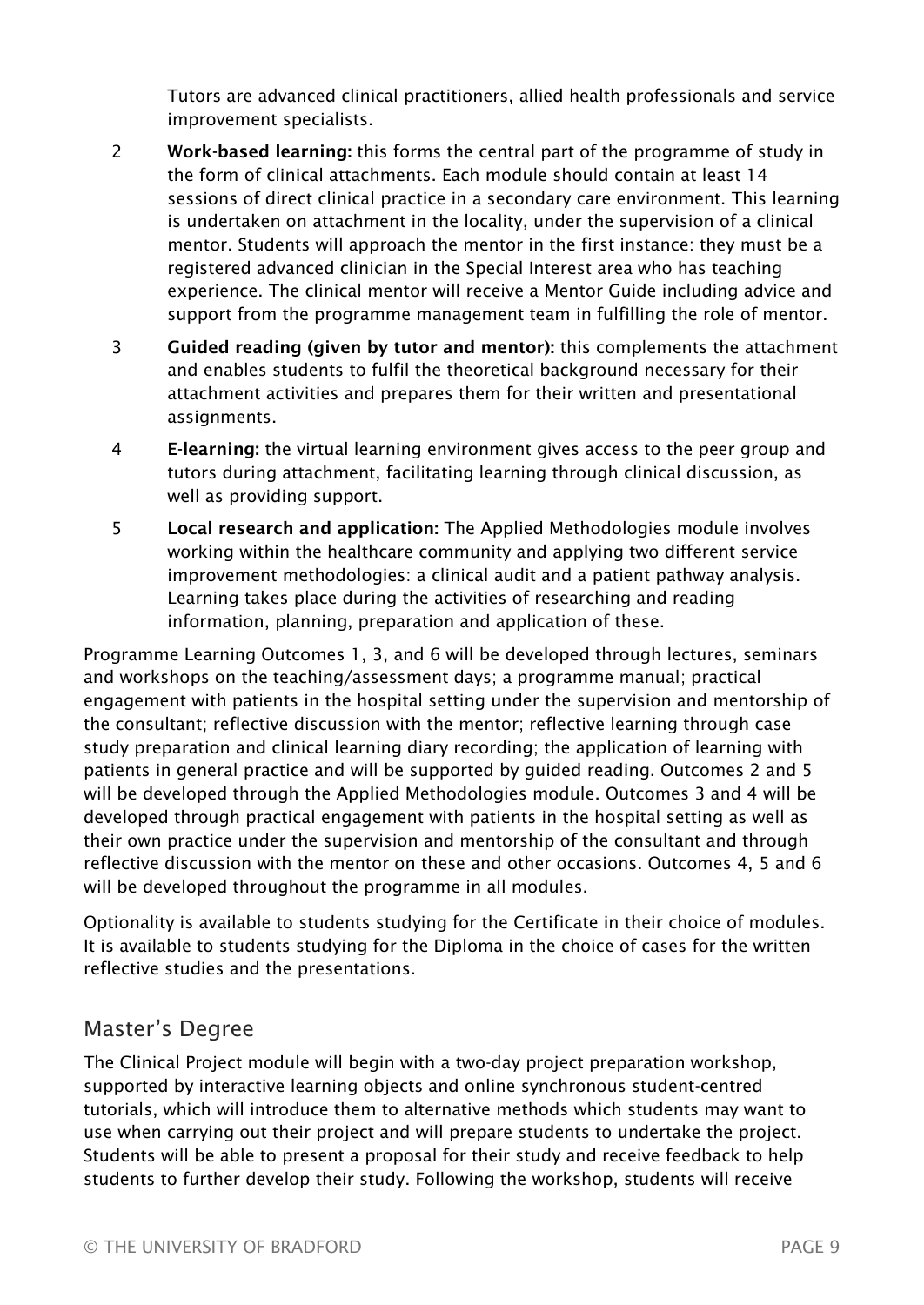individual project supervision from their personal supervisor for the duration of the project. These will give students the knowledge and skills needed (LOs 7-8, 10) to undertake their project which will be undertaken within your work area (LOs 7-11).

The subject of the project undertaken must relate to your specialism and be agreed with the students' academic supervisor who will be a member of staff from the University of Bradford. In addition, students will have a clinical supervisor whose expertise lies in the chosen specialism. The academic supervisor will ensure that the project is presented with academic integrity, while the clinical supervisor ensures that there is an appropriate clinical content. Whilst the academic supervisor will be appointed by the University, the student should approach a clinical supervisor.

It is anticipated that students will continue to work in their normal practice setting during the project period of study, and it is expected that ongoing learning will be applied in this context.

### Assessment Strategy

Students will be provided with a detailed student handbook, containing guidance, marking criteria and reading lists. Assessment is designed to enable students to have a rounded measurement of the skills needed for their role in the healthcare community.

Clinical competence is verified through mentor signature after observation and discussion during the attachment periods.

All assessments are of an applied nature. In the clinical modules assessment is in the form of the verification of competence and key skills as observed by the mentor. This is supported by a learning diary which demonstrates both breadth of learning and experience. Reflective case studies are undertaken and presented. These address patients whom students have seen and managed clinically. Students are required to prepare and present a critical appraisal of a piece of published research to the student group.

In the Applied Methodologies module students submit a clinical audit and a patient pathway analysis in order to demonstrate their engagement with quality improvement procedures in patient care.

Students submit their work electronically and receive a summative numerical mark and written feedback. A draft may be sent to tutors for formative assessment. Students are awarded a numerical mark and receive written and verbal feedback.

Students will be provided with a detailed student handbook, containing guidance, marking criteria and reading lists. Assessment is designed to enable students to have a rounded measurement of the skills needed for their role in the healthcare community.

The MSc Management Project will be marked in accordance with the Level 7 marking criteria of the University of Bradford, Faculty of Health Studies, which will be made available to students in order to meet the required standard (LO7-12). Both the first and second marker will be allocated by the University as per their standard procedure.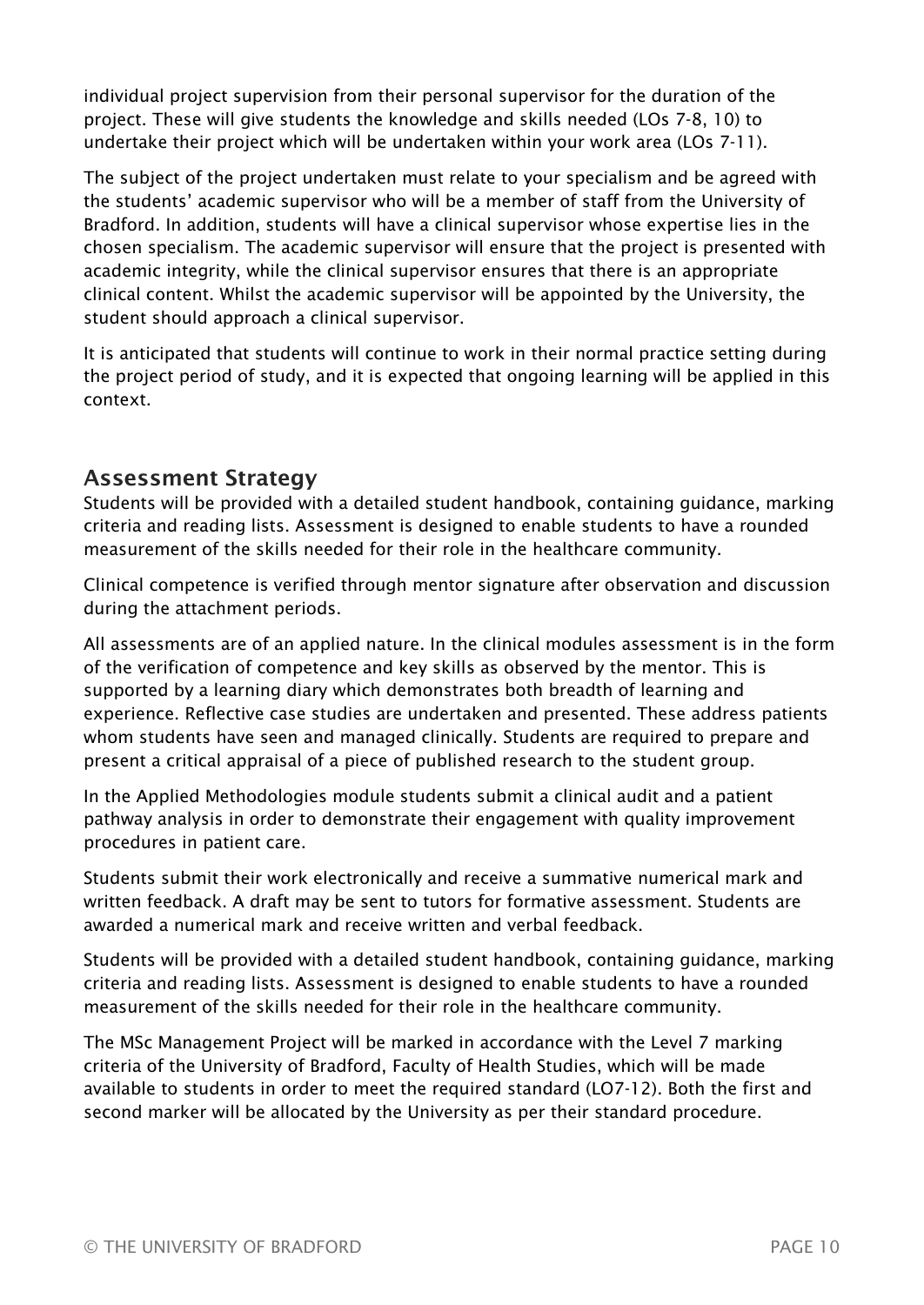## Assessment Regulations

These Programmes conform to the standard University of Bradford Postgraduate Assessment Regulations which are available at the link: [www.brad.ac.uk/regulations/](https://www.brad.ac.uk/regulations/)

However, there are two exceptions to these regulations for the Certificate and Diploma stages as listed below:

- Students will be required to pass all components of assessment at 40% or above without compensation, with the exception of the clinical competence element of each module which is marked on a pass/fail basis. All clinical elements must be passed.
- If the students overall mark for any module is below 40% they will have an automatic opportunity to undertake a second attempt at any assessment or components of assessment they have failed. A date will be given to the student by when they will need to submit their second attempt. Students will not need to wait until their marks have been presented to a Board of Examiners.

## Certificate/Diploma Admission Requirements

The standard entry requirements for the programme are as follows:

- Students must be a suitably qualified registered primary or secondary care practitioner, demonstrating successful study skills at level 6, with at least two years relevant work experience in the UK;
- Students must obtain written support from a registered advanced clinician in their chosen specialism (Cardiology, Diabetes, Gynaecology, MSK with Rheumatology) for mentorship and the provision of a clinical attachment;
- Students must produce evidence of relevant registered qualification, currency and academic qualifications:
- As the assessment elements of the Programme require a substantial amount of written work at FHEQ level 7, in accordance with regulations from the University of Bradford non-native speakers require an IELTS rating of at least 6.5, with no sub-test lower than 5.5, or the equivalent score in another recognised English Language test: <https://www.bradford.ac.uk/international/entry-requirements/>

The University of Bradford welcomes applications from all potential students and most important in the decision to offer a place is our assessment of a candidate's potential to benefit from their studies and of their ability to succeed on this particular programme. Consideration of applications will be based on a combination of formal academic qualifications and other relevant experience.

If applicants have prior certificated learning or professional experience which may be equivalent to parts of this programme, the University has procedures to evaluate and recognise this learning in order to provide applicants with exemptions from specified modules or parts of the programme. For more details about the University Recognition of Prior Learning procedures visit:<https://www.brad.ac.uk/teaching-quality/prior-learning/>